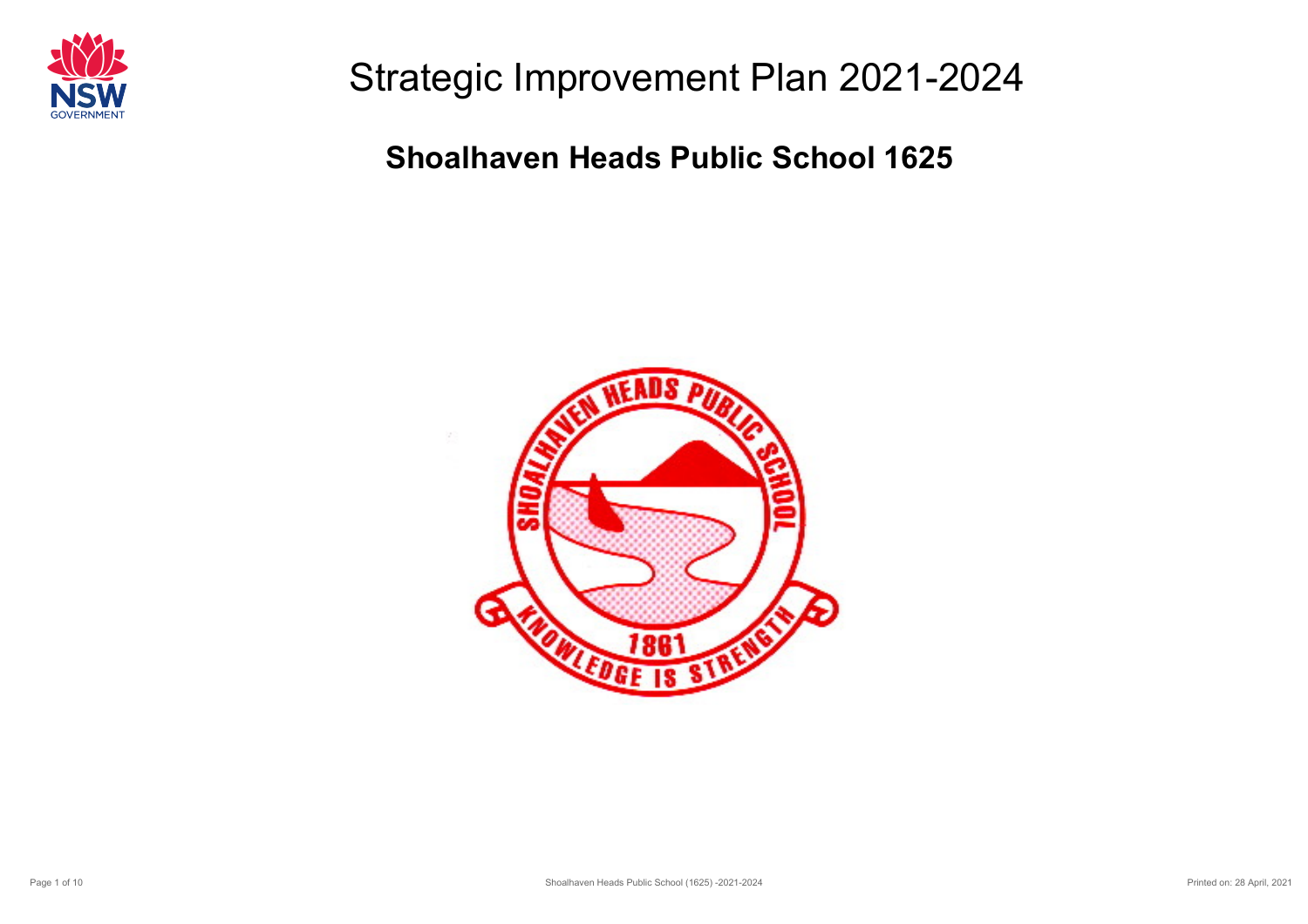### **School vision statement**

Our vision is to encourage open minds and creative thinkers who will meet the challenges oftheir generation.

Together we give every student the opportunity to be their best academically, culturally, emotionally, and socially. Through quality teaching and engaging learning, we make ourschool a fun, fair and an inclusive place for all. We promote a cooperative environment where people learn from and inspire one another to be their best. We work in partnership with our community to encourage kind, caring and compassionate young people with theskills to apply these values in their daily lives and into the future.

Engagement with a diverse curriculum facilitates a culture of quality learning and educational risk taking in a safe school setting. This ensures every student has an opportunity to develop as resilient community members who have the self-belief, knowledgeand skills required to overcome challenges and strive for continued improvement.

### **School context**

Shoalhaven Heads is a picturesque coastal town with a strong, supportive community. Ourtown is located at the the foot of Coolangatta Mountain which includes the CullunghuttiAboriginal Area that is a culturally and spiritually significant place for our first people.

Shoalhaven Heads Public School has enrolled generations of the same families since ouropening in 1861. A number of our staff are also proud past students.

Shoalhaven Heads Public School has a strong P&C and benefits from the voluntary involvement of parents and local community members. Their time and effort enhances school programs for our students, including support during class activities, assistance during social events, community sport programs, participation in the school's ukulele groupand dedication to our community gardening projects.

Shoalhaven Heads Public School provides a healthy and active learning environment for students, who participate in daily physical education lessons that utilise our own sports oval, including a basketball court, rugby league field, soccer field and play equipment. The schoolregularly enters teams in PSSA events and has had many students and teams excel at some of the highest levels of sport. Students are provided the opportunity to participate incommunity sport, where strong partnerships allow the school to utilise the impressive variety of facilities within Shoalhaven Heads, such as the pump-track and skate park, tenniscourts, community pool, boat ramp for fishing and the beach.

The school has excellent facilities, which are positioned in our beautifully landscaped schoolgrounds. The school has a comprehensive library and very high levels of technology forstudent learning.

Shoalhaven Heads is a member of the local Community of Schools (COS) who meet regularly to bring ideas together. Our community of schools effectively collaborates to enhance teaching, learning and leadership in all schools. There is strong focus on authentic partnerships with the NLAECG to bring to life the Partnership Agreement between the NSW Aboriginal Education Consultative Group Inc and the NSW Department of Education 2020-2030.

Our school current student enrolment is 185. This is showing an upward trend since 2019. Of our students, 16 students identify as Aboriginal and/or Torres Strait Islander. 13 studentshave a language background other than English. There are currently no beginning and emerging EAL/D students. 12 students are non-local enrolments, 5 of these are siblingenrolments. Our current Family Occupation Education Index is 90, up from previous years.

When an internal analysis was conducted against the student outcome measures, it was evident that expected growth in Reading, Numeracy and Writing would be areas for explicitfocus in the new school plan. A disciplined approach to inquiry and reflective practice willunderpin all areas of this plan.

The school is committed to continually improving effective classroom practices. Participatingin High Impact Professional Learning (HIPL) will ensure student educational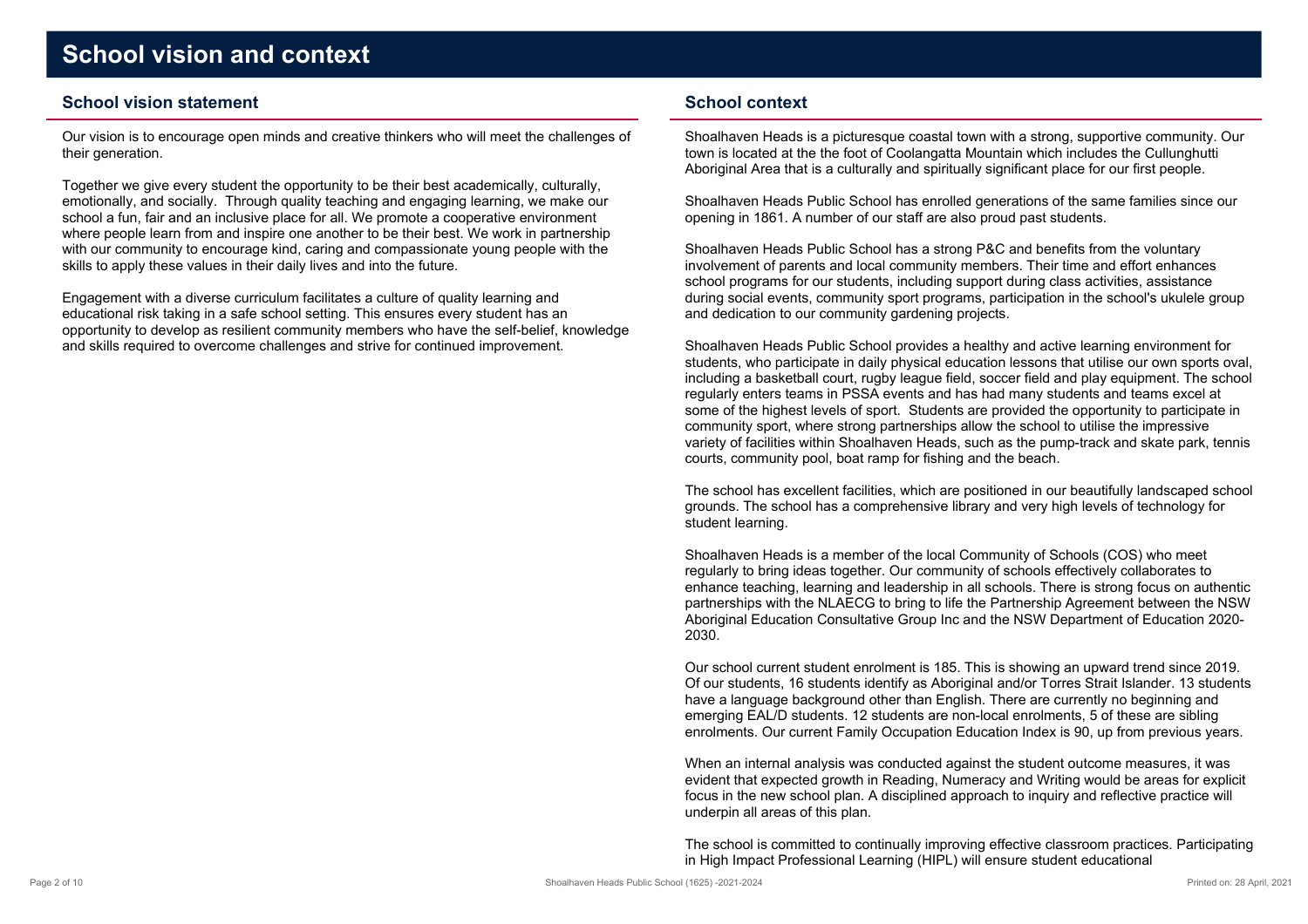### **School vision statement**

#### **School context**

pathways lead to learning growth. Through improved data collection, analysis and use, ourcommitment to individualised and differentiated learning is embedded. The provision of highly effective, self-directed learning opportunities for all students, coupled with strong staff collaboration and individualised feedback loops, staff and students will build the capacity todeeply reflect on our teaching and learning journey.

Having reflected on our implementation of practices, we have prioritised establishing sustainable structures and processes for leading improvement, innovation and change as supported by the current research. These activities will focus on developing and sustaining whole school processes for collecting and analysing data to ensure the implementation of contextually appropriate curriculum provision underpinned by evidence-informed strategiesand embedded evaluative practice to create school excellence.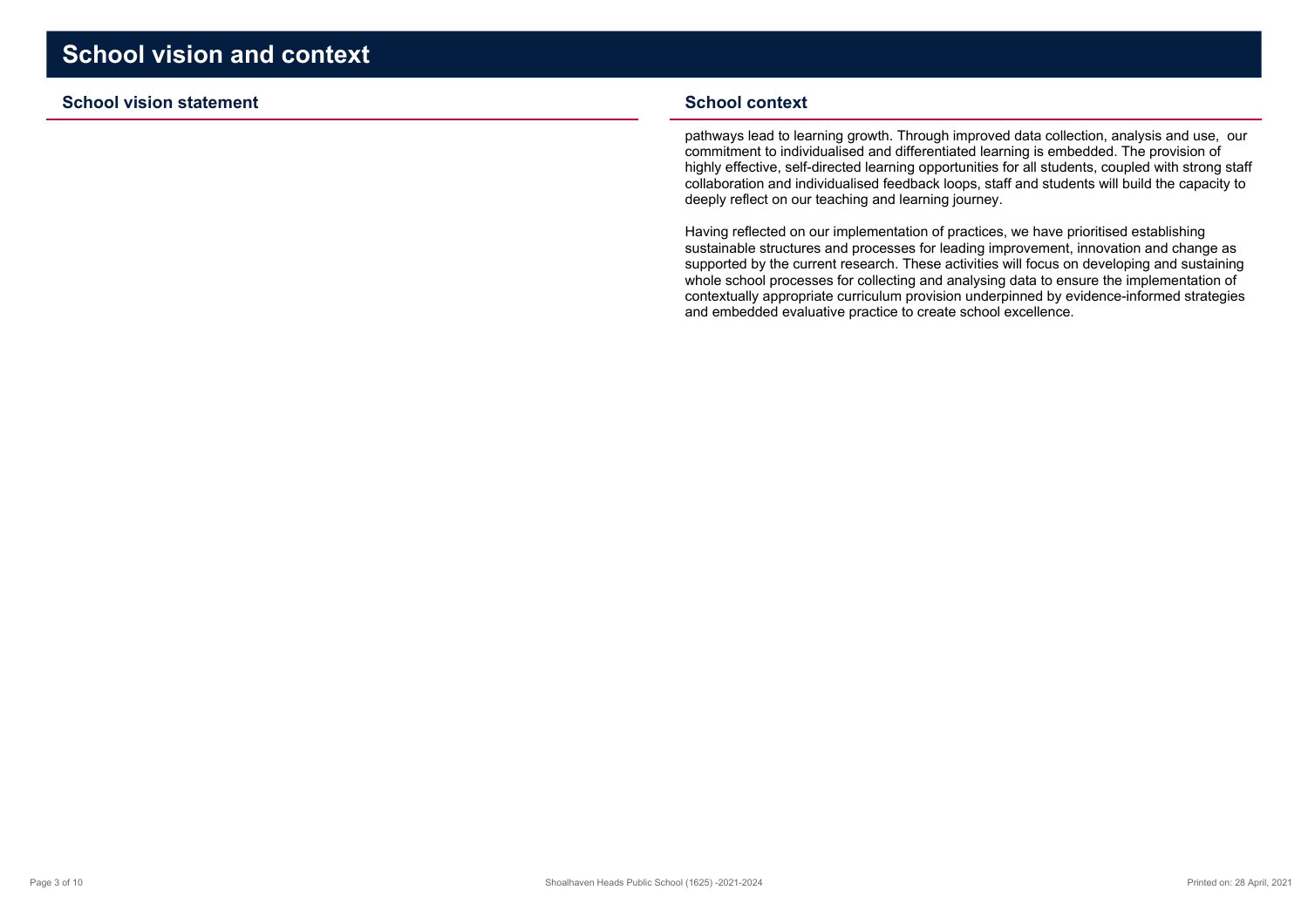### **Purpose**

In order to improve student learning outcomes that reflect system-negotiated targets in Reading and Numeracy, wewill build a responsive learning culture that is evidence based, data informed practices to ensure we best met theneeds of all students.

### **Improvement measures**

#### **Target year: 2022**

#### **Reading Attainment**

Uplift of 11.2% of Year 3 and 5 students achieve in thetop 2 bands in NAPLAN Reading.

### **Element: Effective classroom practice (S&G)**

Focus theme: Explicit Teaching (S&G)

**Target year: 2023**

### **Reading Growth**

A minimum of 79.70% of Y5 students achieve expectedgrowth NAPLAN Reading.

#### **Element: Curriculum (S&G)**

Focus theme: Differentiation

**Element: Assessment (S&G)**

Focus theme: Whole school monitoring of student learning

Using baseline data 2021, students in Year 3-6 will demonstrate growth when comparing benchmarks scoresin the Progressive Achievement Test (PAT) in Reading.

Students K-3 show value add at or above state average

Explicit comprehension strategies are tracked toindividualise student instruction

### **Initiatives**

#### **Reading**

In Reading, we will embed sustainable whole schoolprocesses for collecting and analysing data. Theevaluation of this data will regularly be used to inform:

- 1. The selection of evidence based teaching strategiesand curriculum provision catering to individualstudent need
- 2. The impact of the implemented strategies on student learning which is regularly monitored, reviewed andevaluated
- 3. Teacher professional collaboration and school resourcing to support effective classroom practice forstudent growth and attainment

### **Numeracy**

In Numeracy, we will embed sustainable whole schoolprocesses for collecting and analysing data. Theevaluation of this data will regularly be used to inform:

- 1. The selection of evidence based teaching strategiesand curriculum provision catering to individualstudent need
- 2. The impact of the implemented strategies on student learning which is regularly monitored, reviewed andevaluated
- 3. Teacher professional collaboration and school resourcing to support effective classroom practice forstudent growth and attainment

# **Success criteria for this strategic direction**

A whole school system and integrated approach to qualityteaching, curriculum planning, delivery and assessmentpromotes learning excellence and responsiveness in meeting the needs of all students. (SEF - Curriculum,Assessment)

All teachers are committed to identifying, understandingand implementing the most effective explicit teaching methods, with the highest priority given to evidence-basedteaching strategies. (SEF - Effective classroom practice)

Student assessment data is regularly used school-wide toidentify student achievements and progress in order to reflect on teaching effectiveness and inform future schooldirections. The school has identified what growth is expected for each student and students are achieving higher than expected growth on internal school progressand achievement data. (SEF - Data skills and use)

# **Evaluation plan for this strategic direction**

#### **Questions**

- 1. Have system negotiation targets been met forgrowth?
- 2. Have system negotiation targets been met forattainment ?
- 3. Do school internal measures reflect external data?

#### **Tools**

- Observations of practice
- Student literacy and numeracy data (PAT, NAPLAN, Value Add, Initalit)
- •learning programs

#### **Analysis**

Triangulate internal and external data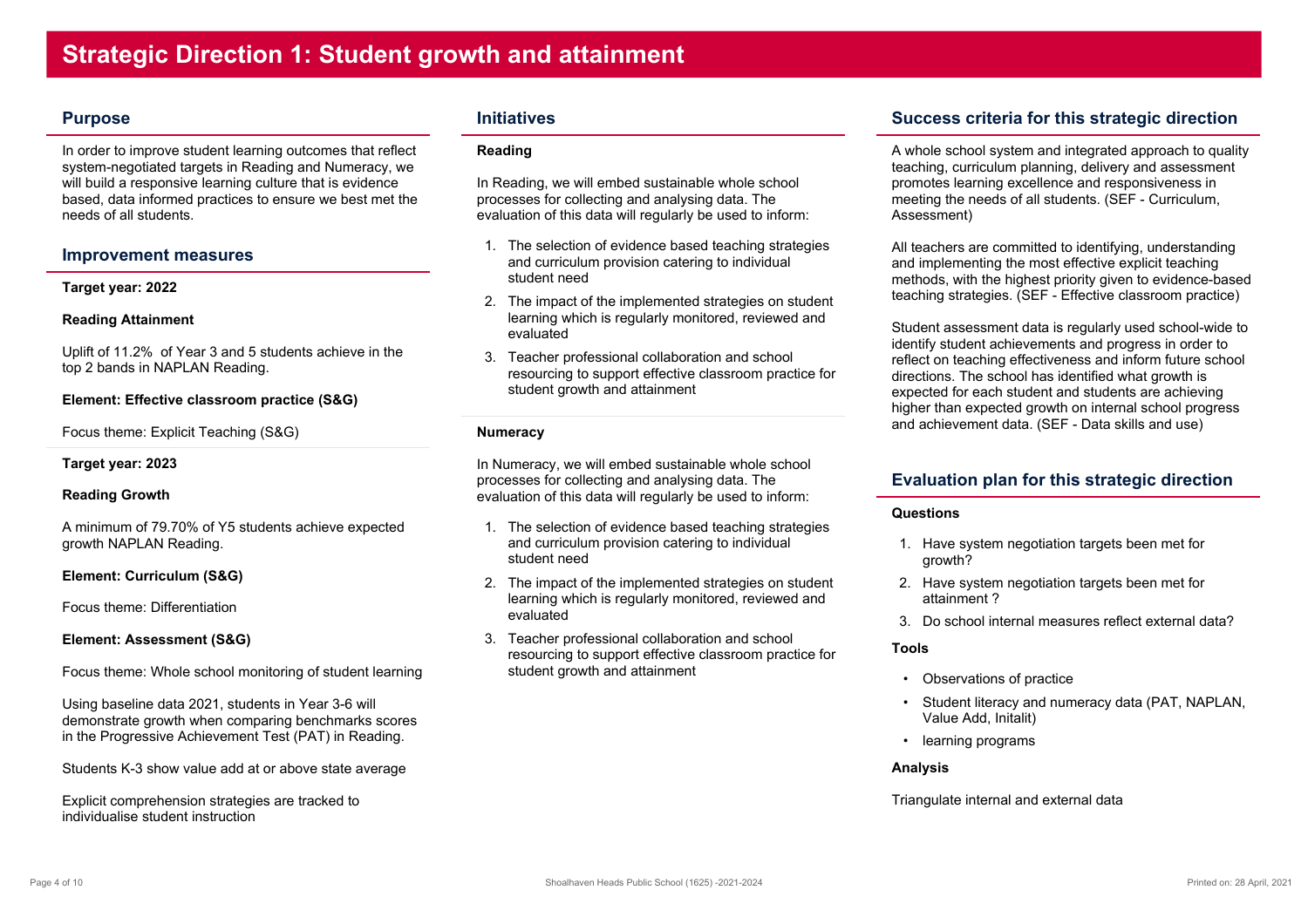# **Strategic Direction 1: Student growth and attainment**

### **Improvement measures**

**Element: Curriculum (S&G)**

Focus theme: Differentiation (S&G)

**Element: Assessment (S&G)**

Focus theme: Whole school monitoring of student learning $(E)$ 

 • *incorporate SEF adjustment from external validationrecommendations*

#### **Target year: 2023**

#### **Numeracy Growth**

A minimum of 67.4% of 5 students achieve expectedgrowth NAPLAN Numeracy.

#### **Element: Curriculum (S&G)**

Focus theme: Differentiation

#### **Element: Assessment (S&G)**

Focus theme: Whole school monitoring of student learning

Using baseline data 2021, students in Year 1-6 will demonstrate growth when comparing benchmarks scoresin the Progressive Achievement Test (PAT) in Numeracy.

 • *incorporate SEF adjustment from external validationrecommendations*

#### **Target year: 2022**

#### **Numeracy Attainment**

Uplift of 14% Year 3 and 5 students achieve in the top 2bands in NAPLAN Numeracy.

**Element: Effective classroom practice (D)**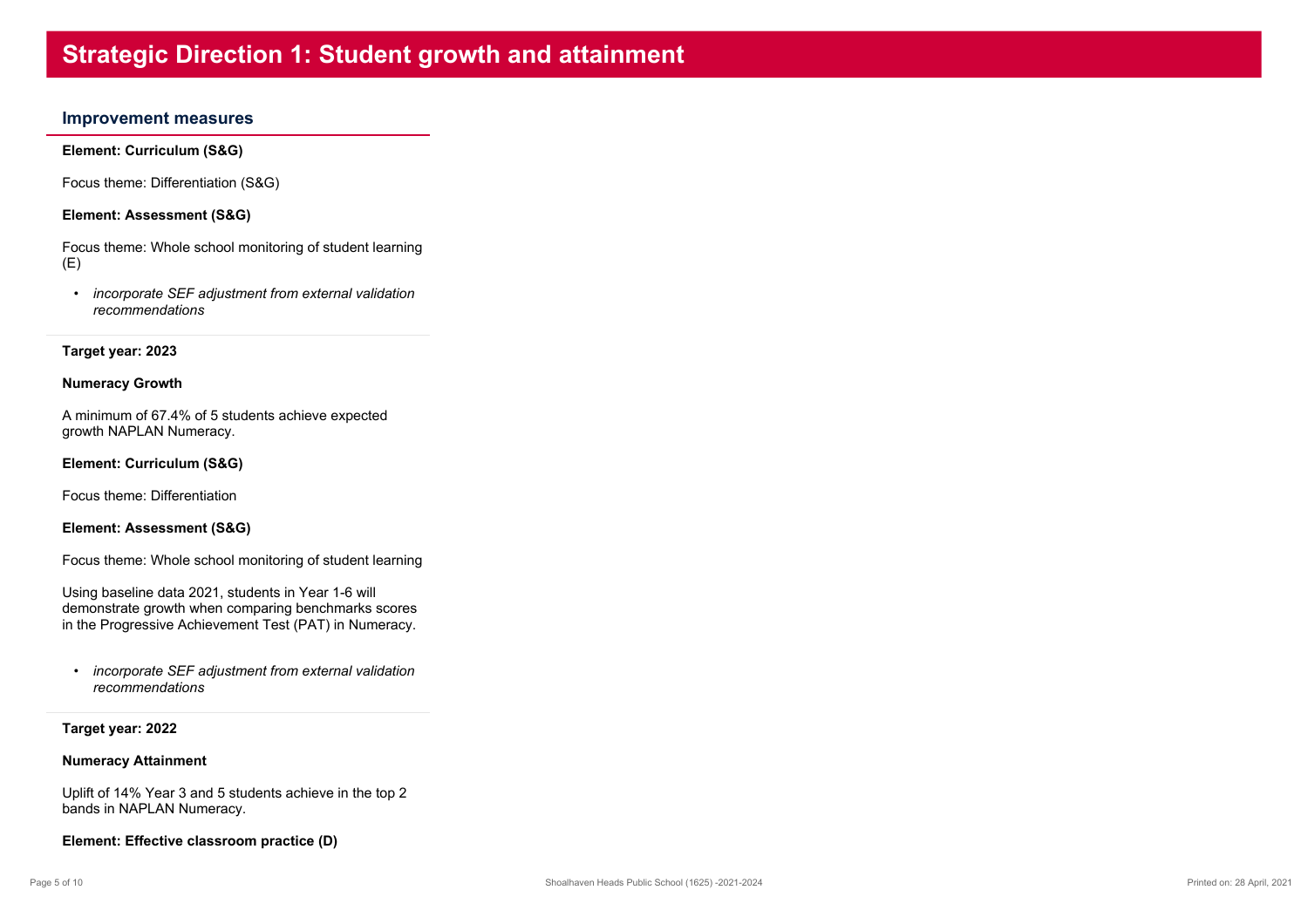# **Improvement measures**

Focus theme: Explicit Teaching (D)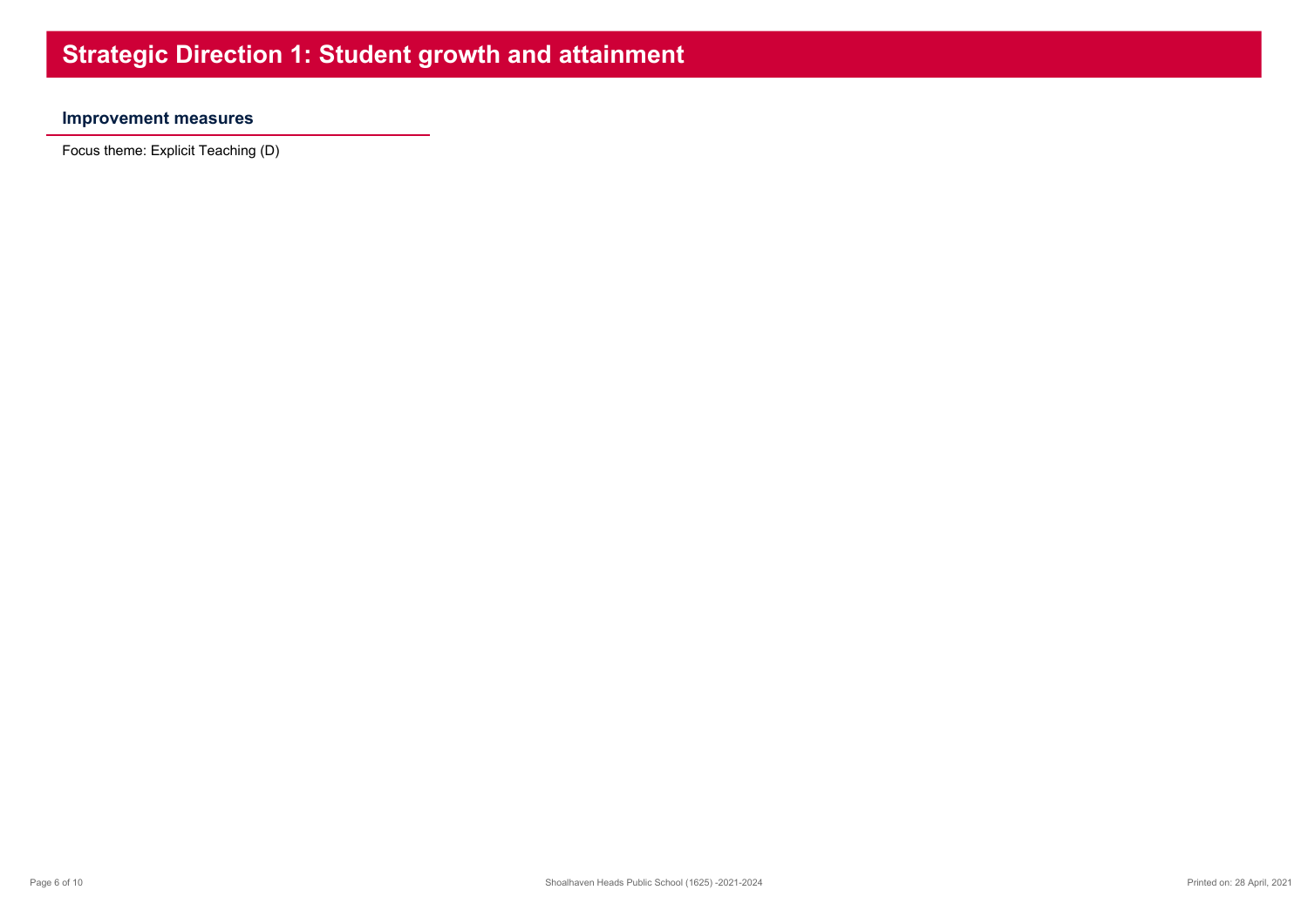### **Purpose**

We will invest in High Impact Professional Learning to develop teacher capabilities while pursuing a sharedapproach to school improvement.

### **Improvement measures**

#### **Target year: 2024**

- Ongoing school wide improvement in practice andstudent results are evident
- All teachers regularly engage in professional collaboration and structured lesson observation tocollectively analyse and refine their practice toimprove student outcomes.
- Embed explicit systems for teacher collaboration, observation, feedback and High Impact ProfessionalLearning to build quality teaching practices K-6 areevident.

### **Element: Learning and Development (E)**

Focus Theme: Collaborative Practice and feedback (E)

### **Target year: 2024**

 • All teachers have a comprehensive understanding of student assessment and data concepts. They and are able to analyse, interpret and extrapolate data and collaboratively use this data to inform planning, identify interventions and modify teaching practicesto improve student learning.

#### **Element: Data Skills and Use (E)**

Focus Theme: Data Literacy (E)

### **Initiatives**

### **High Impact Professional Learning**

High Impact Professional learning supports schools indeveloping a shared vision of quality teaching andlearning through;

- • Effective collaboration to share successful andinnovative evidence informed practices andevaluative thinking.
- Creating a strong culture in which collaborativeplanning, reflection and peer coaching are embedded in everyday school life, so that teachers support one another, to continuously develop theirskills and knowledge.
- • An embedded culture of agreed practices in the delivery of high quality teaching focused on the improvement of all students' literacy & numeracyskills.
- • Instructional leadership providing feedback, guidance and monitoring of classroom practice,student growth and pedagogy.
- • Regular participation in structured lesson observations to improve the quality of teaching andstudent outcomes.

### **Data Literacy**

Ensure effective strategies and processes for data analysis and reflection are used for responsive curriculumprovision by:

- • Building teacher capabilities to ensure data collectionis used to differentiate curriculum, inform teaching and provide feedback to students so that learning ismaximised for all.
- • Participating in HIPL in data literacy, data analysis and data use in teaching for all staff. This is linked togap analysis data.
- • Establishing and using IL position to coach teachers to effectively use data to monitor and assess studentprogress and design future learning on a wholeclass, group and individual level.

# **Success criteria for this strategic direction**

Classrooms are quality learning environments with lessons that feature high levels of intellectual quality andsignificance.

- Teachers clearly understand, develop and apply afull range of assessment strategies to determine teaching directions and monitor student progress.(SEF Data Skills and Use)
- • Teachers reflect on their knowledge of relevant, evidence informed pedagogy, enabling them to driveongoing school wide improvement in teaching practice and student results. All staff implement principles of evaluative thinking to monitor studentimpact (SEF Professional Standards)
- • The school has an effective collaborative learningculture focused on continuous improvement of teaching and learning. Teaching programs show evidence of feedback implementation on teachingand tracking of student achievement (SEFCurriculum , Effective Classroom Practice)
- • Professional learning is differentiated and its impact on the quality of teaching and student learning outcomes is evaluated. There are explicit systems forcollaboration, professional dialogue, classroom observation and feedback to ensure quality teachingpractice. (SEF - Learning and Development)

# **Evaluation plan for this strategic direction**

### **Question:**

**1**. Has the quality of teaching improved through HIPL?How?

**2**. How many teachers have engaged with high impact professional learning? How do they feel it has improvedtheir knowledge and practice?

**3**. How effective has HIPL been in fostering professionaldialogue about improving teaching and learning?

**4**. How is student data driving classroom instruction?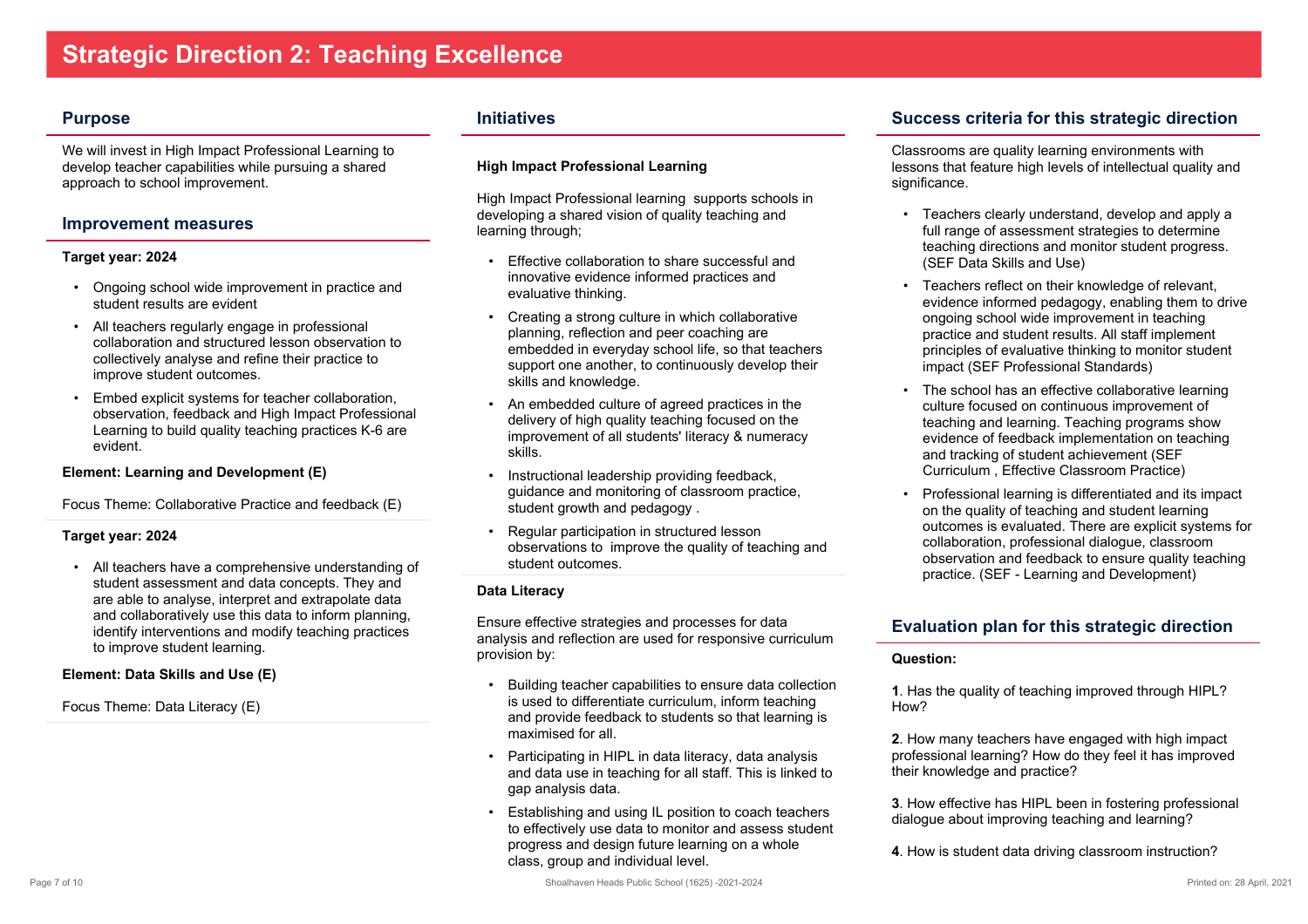### **Initiatives**

 • Reviewing and adapting practice to ensure reliable formative and summative assessment tasks are usedto analyse student progress, evaluate growth overtime and report student achievement

### **Evaluation plan for this strategic direction**

#### **Tools:**

**1.** De-identified lesson observations, student growth measures (PATs, NAPLAN, internal assessments,reading ages).

**2**. High impact professional learning evidence, Professional learning plans and logs, PD scope and sequence, meeting minutes, pre & post teacher surveys,focus groups.

**3.** Staff perceptions survey, TTFM Teacher survey (Collaboration, Leadership, Learning Culture andTeaching Strategies), teacher focus groups.

**4**. Evidence of inclusion of QTF concepts and language in teaching programs (planning and assessment), ( teachingprograms)

#### **Analysis:**

Analyse the data to determine the extent to which thepurpose has been achieved.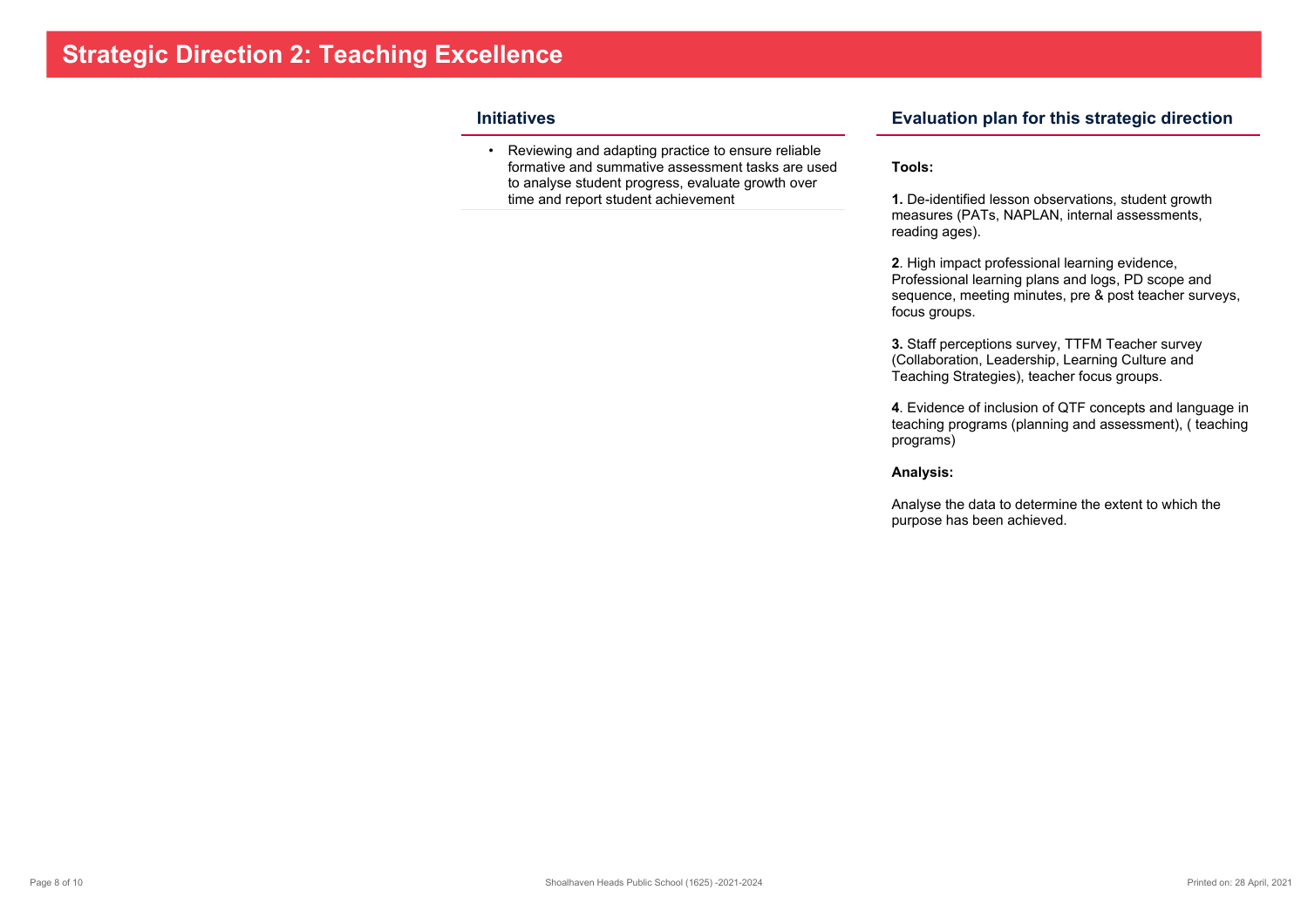### **Purpose**

In order to increase learning engagement we will build community partnerships that support, develop and grow students self efficacy inclusive of their social, emotional,cultural and academic needs.

### **Improvement measures**

#### **Target year: 2024**

#### **Learning Culture**

 • Personal learning journeys accurately demonstrate an understanding of high expectations, evaluative reflection and implementation of feedback loops toachieve success.

### **Target year: 2022**

#### **Student Engagement**

- Proportion of students reporting Expectations for Success, Advocacy, and Sense of Belonging atSchool meets the system negotiation target of 94.9%
- Increase of the proportion of individual studentsattending more than 85% of the time.
- Whole school attendance is at or greater thansystem negotiated target of 88%

### **Initiatives**

#### **Learning Culture**

To embed a culture of high expectation, strong home/school connections to learning, self motivated andactively engaged students. We will;

- • Build a shared understanding of what highexpectation look like in a high performing school
- Provide individualised opportunities for students to attempt challenging work, whether the challenge isintellectual, physical or performance-based.
- • Embed a learning culture that enables students to create and receive feedback to achieve their learninggoals.
- Provide students access to their own learning data toreflect and plan for improvement.
- • Develop processes for students to communicate withtheir families on their personal learning journey tosupport stronger home/school connections.

### **Student Engagement**

Student engagement is central to learning. When studentsinvest in ideas, concepts and risk taking we can createmeaningful student involvement. We will;

 • Develop a shared understanding of student engagement for;

**Cognitive engagement:** students' motivation andinvestment in their own education,

**Emotional engagement:** students' feelings, especiallytowards belonging, self belief, their teacher and theirpeers,

**Behavioural engagement:** students' participation inlearning (including attendance),

**Cultural engagement:** fostering secure, respectful andreciprocal relationships, partnerships, and respect fordiversity.

# **Success criteria for this strategic direction**

The school's curriculum provision supports high expectations for student learning. The curriculum is enhanced by learning alliances with other schools ororganisations, where useful and practicable. (SEFCurriculum)

The leadership team measures school community (parentand student) satisfaction and shares its analysis and actions in response to the findings with its community.(SEF Management Practices and Processes)

There is school wide collective responsibility for studentlearning and success. Planning is informed by holistic information about each students wellbeing and learningneeds in consultation with parents/carers. (SEF wellbeing)

The school has evidence-based, whole school practices,resulting in measurable improvements in wellbeing andengagement to support learning. (SEF Wellbeing)

Effective partnerships in learning with parents and students means students are motivated to deliver theirbest and continually improve. (SEF Learning Culture)

Teaching and learning plans show evidence that they areadjusted for individual need. Students, teachers and parent are involved in planning and share expectedoutcomes. (SEF Curriculum)

# **Evaluation plan for this strategic direction**

#### **Questions**

- 1. Do students hold high expectation for success?
- 2. How do student demonstrate high expectations forsuccess?
- 3. How has student engagement increased?

#### **Tools**

- TTFM surveys show upward trend
- student learning goals